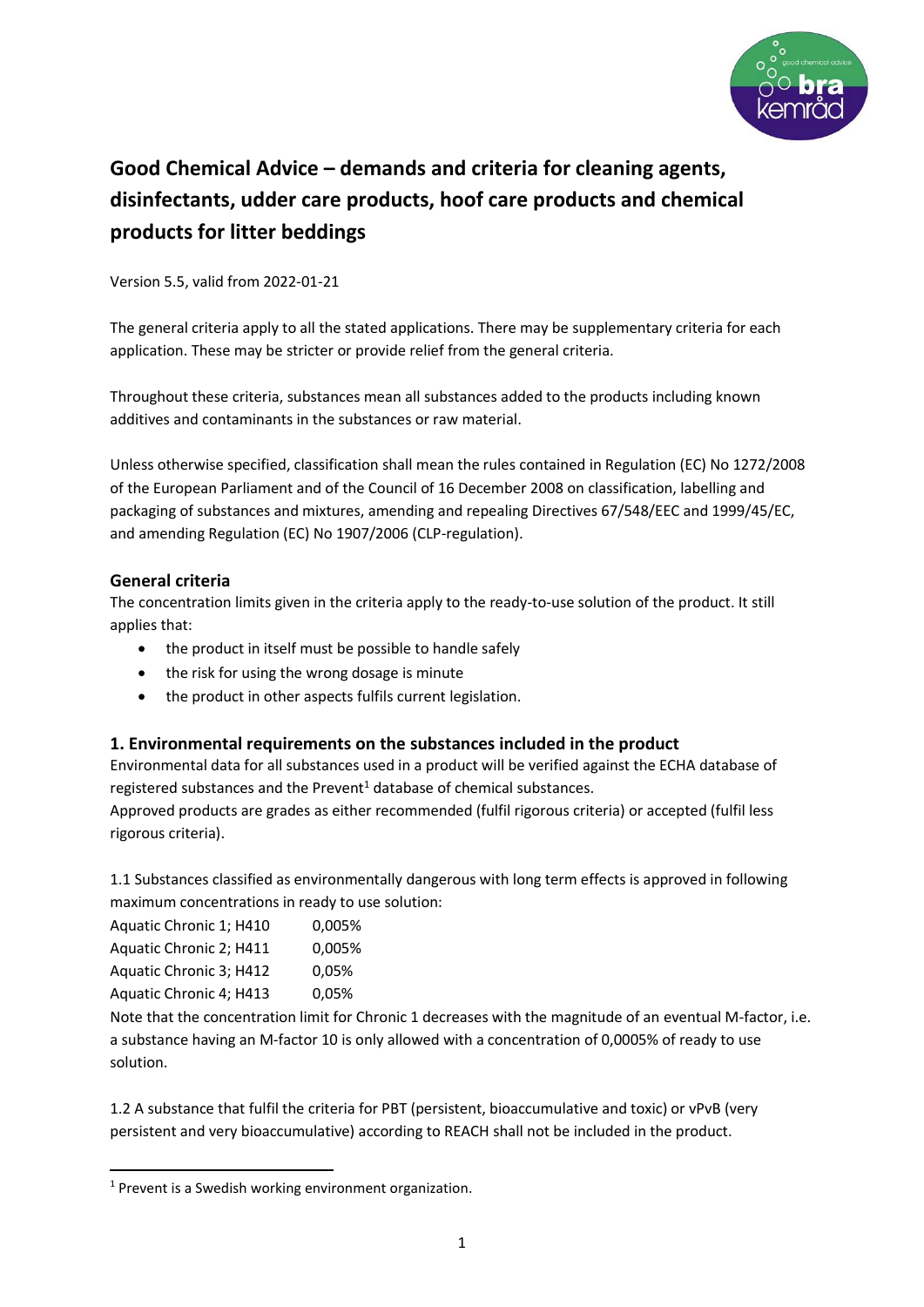

1.3 A substance classified Aquatic acute 1, H400, "Very toxic to aquatic life" may be included up to a level of 0,05% in ready-to-use solution (graded as recommended) or 0,25% provided it is aerobically and anaerobically degradable (graded as accepted). These concentration limits decrease according to an eventual M-factor.

1.4 Peracetic acid may be contained up to a level of 1,25% in ready-to-use solution (graded as accepted).

1.5 Iodine in its free form may be included in disinfecting udder care products up to a level of 0,25% (graded as accepted). If PVP-iodine is included the assessment is based on the corresponding concentration of free iodine<sup>2</sup>.

1.6 Sulfamic acid may be included up to 1,25% in disinfectants except udder care products (graded as accepted).

1.7 For a substance with known degradation products, which are classified as environmentally dangerous the above criteria apply as if the degradation products were included in the same concentration as the mother substance.

1.8 Hydrogen peroxide may be included up to 1,25% in disinfectants except udder care products (graded as accepted).

### **Exceptions for complexing agents:**

Complexing agents often exhibit particularly high toxicity to algae because they block the algae's access to important nutrients/trace elements by binding them in a complex. The "toxicity" measured is therefore not representative and is of no relevance. The ecotoxicological assessment of complexing agents is therefore based only on the toxicity values from fish and daphnia.

#### **2. Health requirements on products and substances**

2.1 Products classified as very toxic or toxic (GHS06), as corrosive (GHS05), as harmful (GHS07) or hazardous (GHS08) cannot be approved.

Exceptions to the above:

- 1. Products classified as harmful with only "Harmful if swallowed" (Acute tox 4, H302) and "May be fatal if swallowed and enters airways" (Asp tox, H304) may be approved. These properties are not considered relevant in normal handling.
- 2. Products which as concentrated solution are classified as "Harmful if inhaled" (Acute Tox 4, H332) and/or "Harmful in contact with skin" (Acute tox 4 H312) because of the content of hydrogen peroxide or peracetic acid may be approved if the ready-to-use solution is not classified as Harmful if inhaled or in contact with skin (grades as accepted).

<sup>&</sup>lt;sup>2</sup> Products may contain PVP iodine. The formal H411 " Toxic to aquatic life with long lasting effects" is not relevant because PVP and iodine should be seen as separate substances. Iodine is classified H400 and PVP is very poorly degradable but has very low toxicity. PVP iodine contains about 10-12% iodine.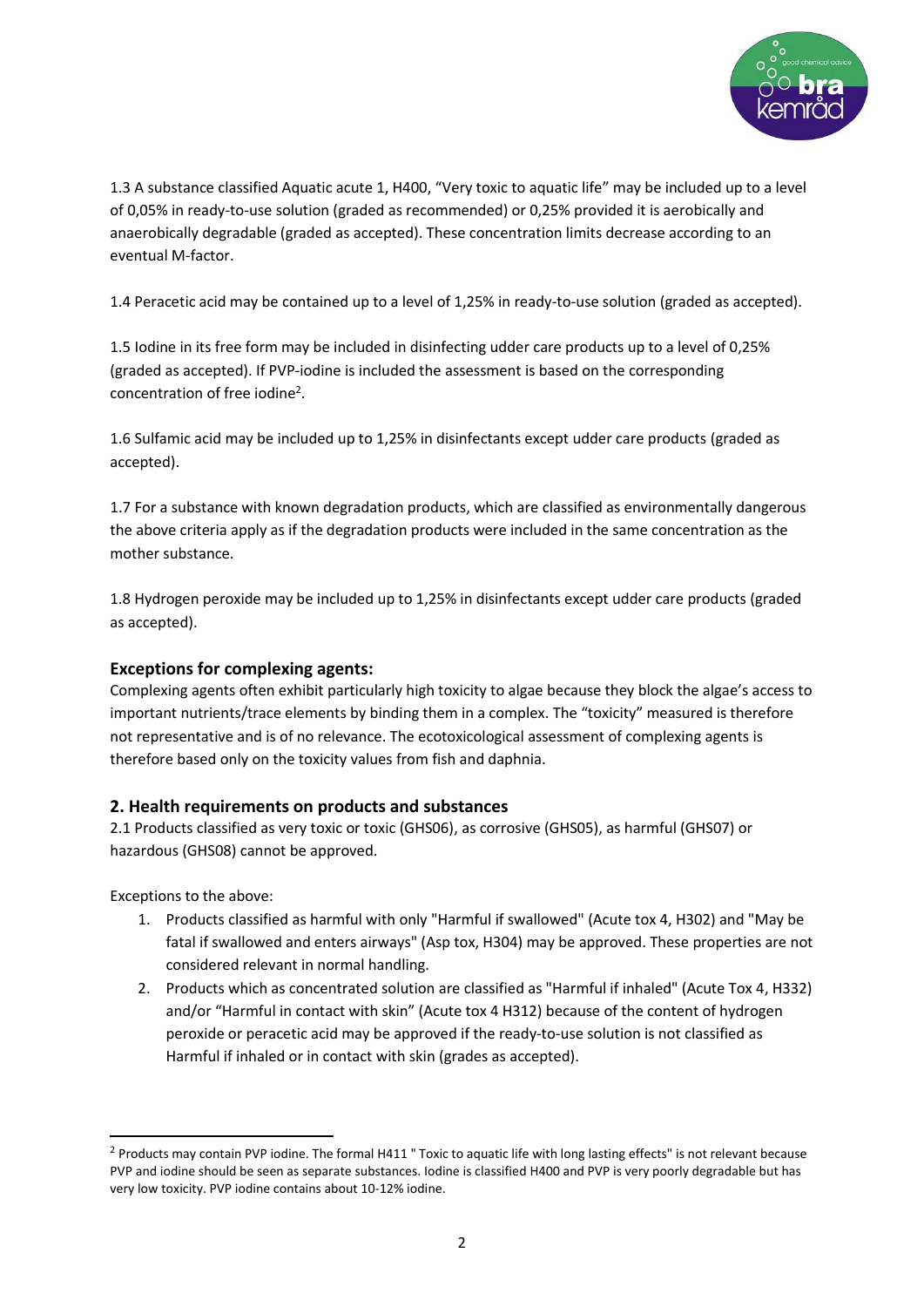

- 3. Products classified as corrosive in ready-to-use solution may be approved, if they do not get in contact with animals, and if the user is informed in the product sheet, label and safety data sheet about protective equipment required.
- 4. Products classified as corrosive in its concentrated form but classified as "Irritatant to skin" or "Irritating to eyes" in ready-to-use solution may be approved if neither the concentrated solution or ready-to-use solution get in contact with animals, and if the user is informed in the product sheet, label and safety data sheet about protective equipment required.
- 5. Products classified as corrosive in its concentrated form but neither classified as corrosive or irritant in ready-to-use solution may be approved (grades as accepted).
- 6. Powdered products intended to be used as a disinfectant/bacterial inhibitor for bedding shall be designed so as to avoid dusting and risk for eye irritation or irritation of respiratory tract by inhalation.

Note that products classified as sensitising (may produce an allergic reaction) cannot be approved. Products which get in contact with animals cannot be approved if the concentrated product is classified as corrosive even if the ready-to-use solution is not classified.

2.2 The product must not contain substances classified as carcinogenic, mutagenic or toxic for reproduction, CMR, (H350, H340, H360). The product must not contain substances classified as CMR category 2 (H341, H351, H361) in concentrations that give rise to classification of the product as CMR category 2 (H341, H351, H361). The product must not contain substances that are on the SIN list for endocrine disrupting properties.<sup>3.</sup>

### **3. Other environmental and health requirements for substances**

3.1 Colouring agents are not allowed in the product. In certain cases, however, they may be approved if they have a specific function, are approved for use in food and are easily wiped or rinsed off. A colouring agent is a substance that is added to a product primarily to give the product a certain colour.

3.2 Perfumes are not allowed in the product. Perfumes are defined as substances that are added to a product primarily to give the product a certain fragrance.

3.3 Chlorinating compounds<sup>4</sup>, e.g. sodium hypochlorite, are not allowed in approved products.

3.4 The product must not contain intentionally added nanomaterials.

3.5 Quaternary ammonium compounds are not allowed as this may adversely affect the raw material in the further processing.

3.6 For products claiming to have a vasodilating effect or to increase the blood flow (e.g. ointments containing camphor), it is referred to the regulations on medical products for external use (LVFS 1995:19) issued by Sweden's Medical Products Agency. The marketing of such products requires authorisation from

<sup>3</sup> <https://sinlist.chemsec.org/>

<sup>4</sup> Reactive chloride compounds are defined in a separate annex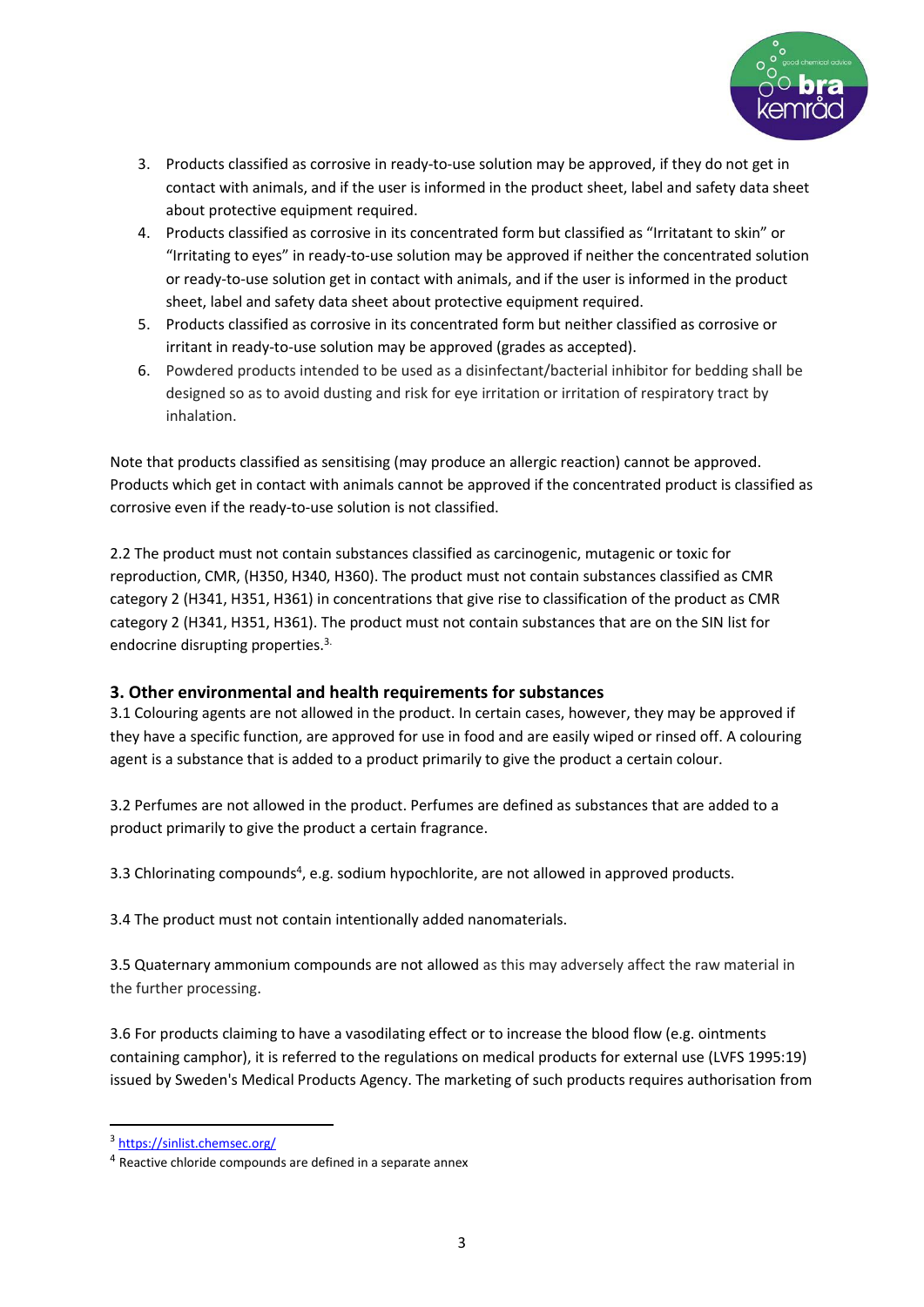

the Medical Products Agency. In order for such products to be approved, the supplier/manufacturer must present a marketing authorisation for the products.

3.7 Disinfecting udder care products must be approved by The Danish Veterinary and Food Administration [www.foedevarestyrelsen.dk\)](http://www.foedevarestyrelsen.dk/).

#### **4. Other requirements on the product**

The products must be provided with an updated safety data sheet (SDS) according to REACH.

4.2 Labelling and information on the packaging of the product should meet the requirements of the authorities in Sweden and the EU. Product information and labelling must be clear and easy to read.

4.3 Packaging design must meet the requirements of the Swedish Chemicals Agency (KIFS 2008: 2, Chapter 2, §§ 2-3), or of the CLP Regulation.

4.4 The product must be registered with the Swedish Poisons Information Centre.

4.5 The product should, if it is imported/manufactured in quantities larger than 100 kg, be registered with the Swedish Products Register.

4.6 The company placing the product on the Swedish market must be affiliated to FTI (Packaging and Newspaper Collection Service) in Sweden.

4.7 All substances included must be pre-registered or registered under REACH.

4.8 According to Industry Guidelines for Hygienic Milk production, disinfection of teats may only be performed after milking.

4.9 A disinfectant product will have to be approved as a biocide according to Biocides regulation<sup>5</sup>. The product must also be packaged and labelled in accordance with this Regulation. Note that Biocides entered into force as recently as September 2013 why some national approval will exist in parallel for a transitional period

### **5. Function**

For cleaning agents it must be confirmed that the product has been used with good results in the European market for 5 years (this can also refer to similar products). As an alternative there must be documentation to show that the product has undergone a performance test in the laboratory.

For disinfectants disinfecting udder care products and disinfecting hoof care products it must be confirmed that the product has been used with good results in the European market for 5 years (this can also refer to similar products). As an alternative it should be confirmed that the product has passed defined requirements in a well-documented test. To test the disinfectant effect standardized suspension tests are available, as DS/EN 1276 and DS/EN 1650 or equivalent. The requirements in suspension tests is

<sup>5</sup> Regulation (EU) No 528/2012 of the European Parliament and of the Council of 22 May 2012 concerning the making available on the market and use of biocidal products.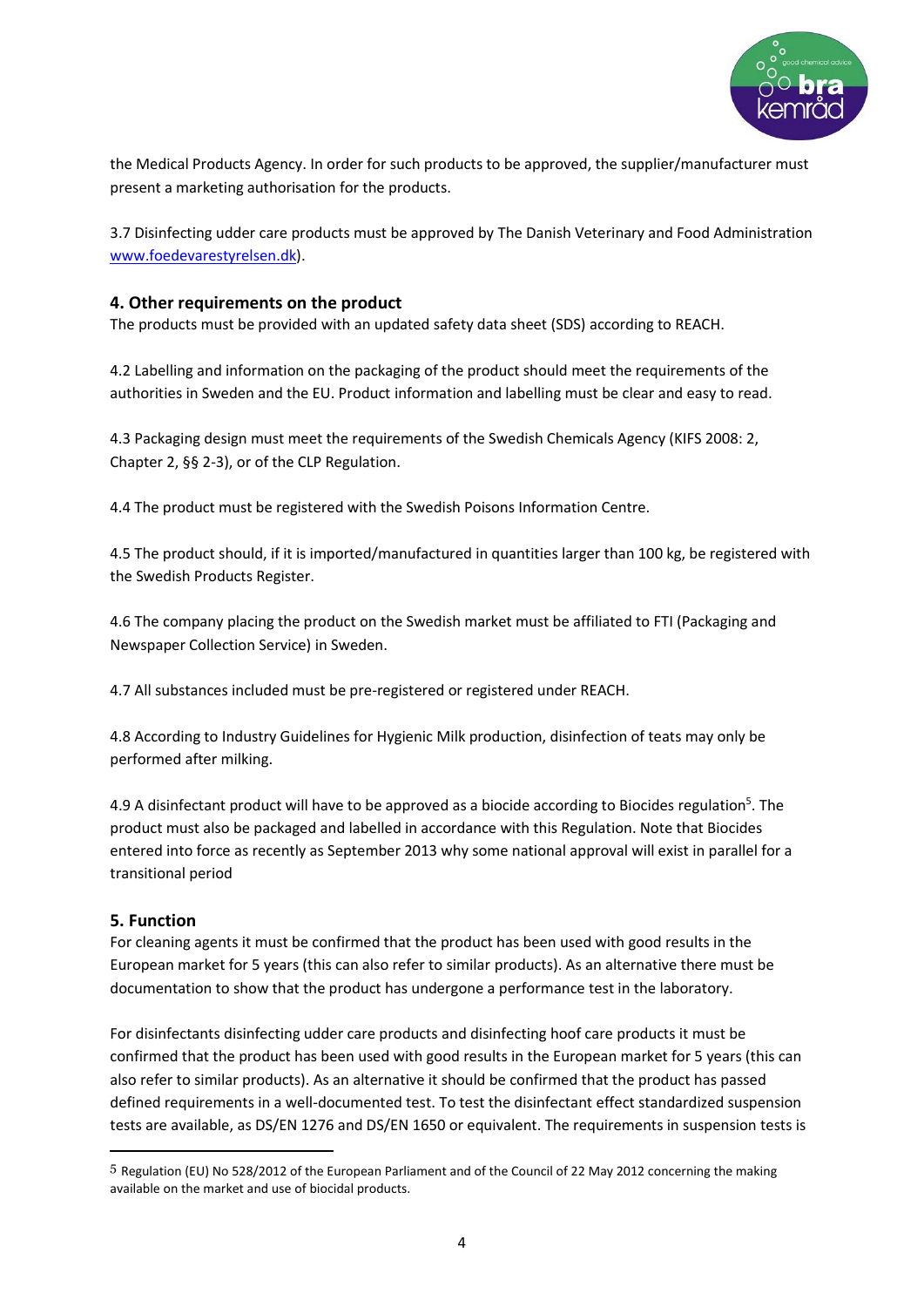

a 5 log reduction of bacteria and a 4 log reduction for spores, yeasts and molds. See DS/EN 1276 and DS/EN 1650.

## **6. Other environmental labelling schemes**

Products labelled with the Nordic Ecolabel (The Swan), Good Environmental Choice or EU Ecolabel are approved for use in connection with milk production on the farm and industry. It may be, for example cleaning products, personal hygiene products or detergents. Products marked with one of these ecolabels do not need to apply for approval from Good Chemical Advice, they can apply only to be registered on the list without further approval.